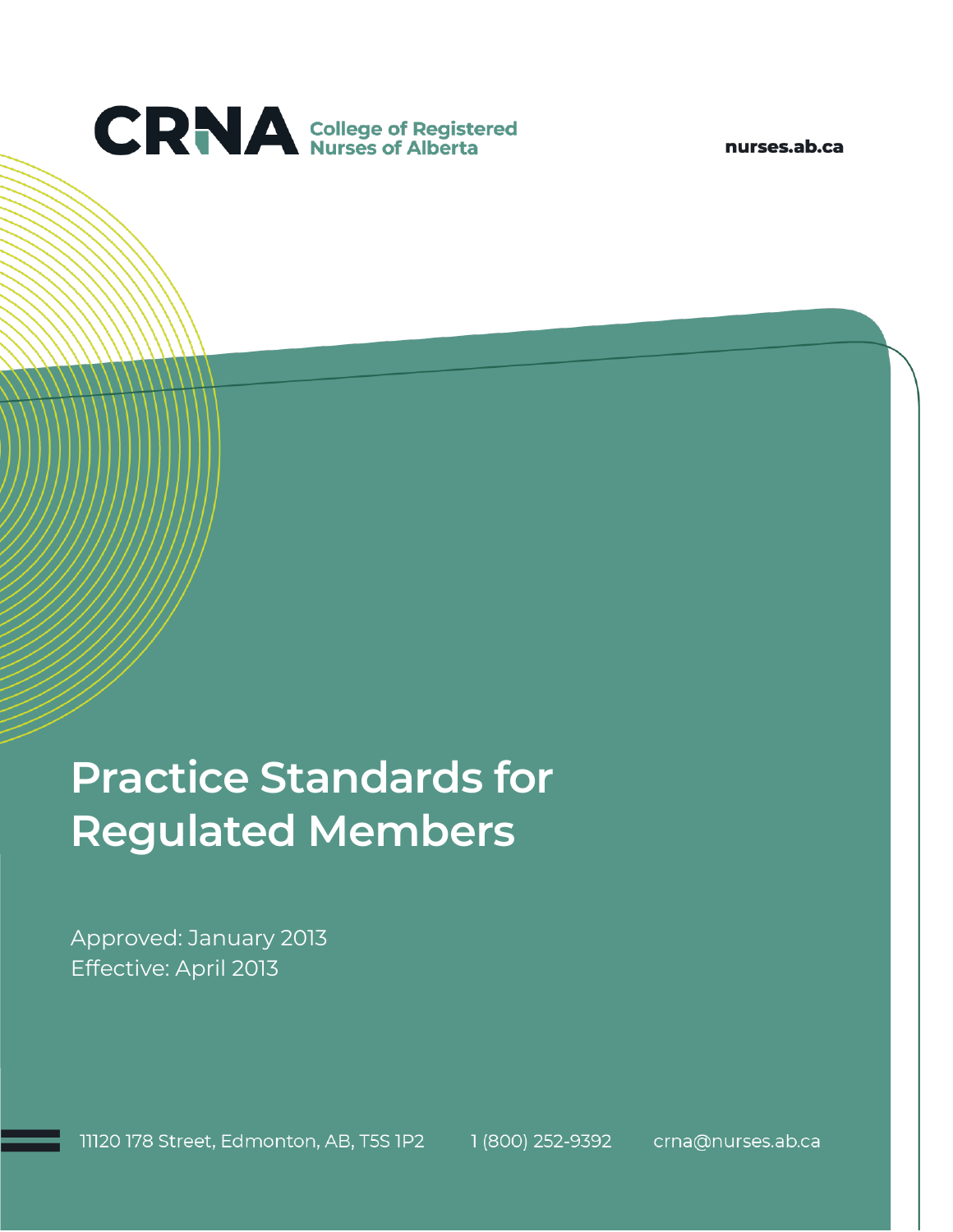

Approved by the College and Association of Registered Nurses of Alberta (CARNA) Council, January 2013, effective April 2013.

CARNA is operating as the College of Registered Nurses of Alberta (CRNA).

Use of this document is permitted for the purposes of education, research, private study or reference.

Ensure you are using the current version of this document by visiting our website.

College of Registered Nurses of Alberta 11120 – 178 Street Edmonton, AB T5S 1P2

Phone: 780.451.0043 (in Edmonton) or 1.800.252.9392 (Canada-wide) Fax: 780.452.3276 Email: *[practice@nurses.ab.ca](mailto:practice@nurses.ab.ca)* Website: *[nurses.ab.ca](http://www.nurses.ab.ca/)*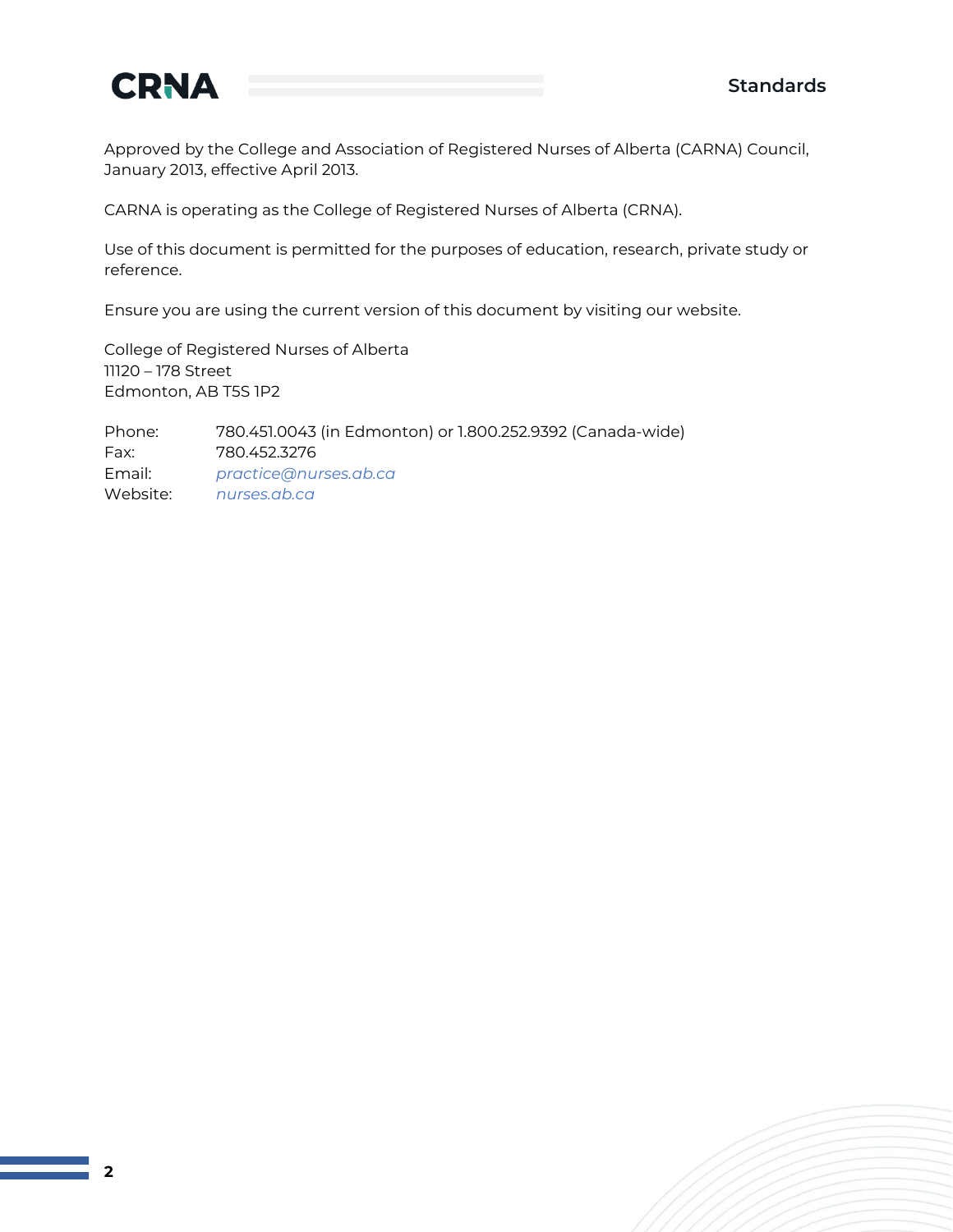### **Table of Contents**

| APPENDIX 4: ORGANIZATIONAL SUPPORTS NEEDED IN THE PRACTICE SETTING  19 |  |
|------------------------------------------------------------------------|--|
| APPENDIX 5: ADDENDUM TO THE PRACTICE STANDARDS FOR REGULATED MEMBERS   |  |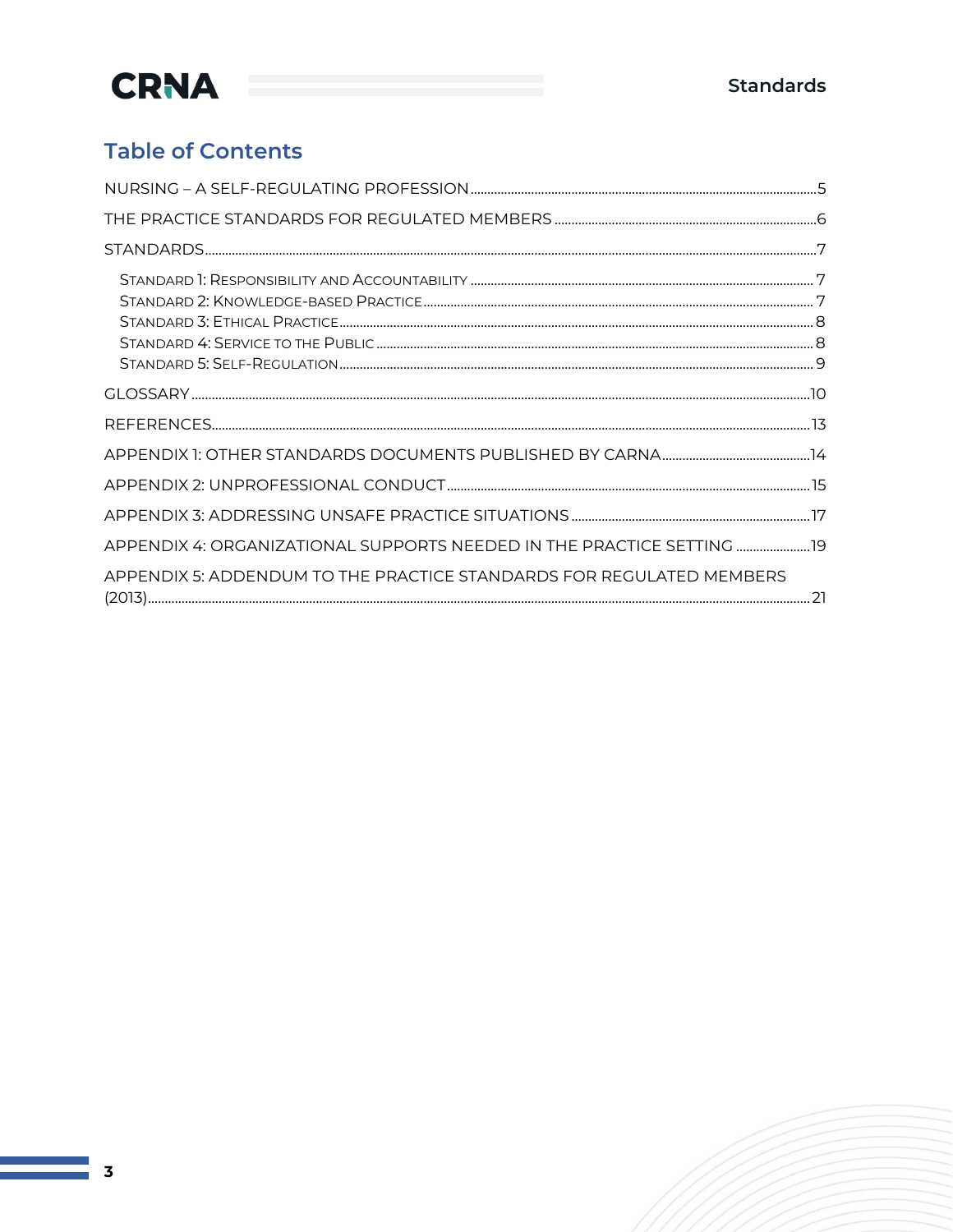

The goal of nursing practice in Alberta is to provide safe, competent and ethical nursing care to Albertans. Nurses are accountable and responsible for their practice. In this document, the term nurse(s) refers to all regulated members of the College and Association of Registered Nurses of Alberta (CARNA) including: registered nurses (RN), graduate nurses (GN), certified graduate nurses (CGN), nurse practitioners (NP) and graduate nurse practitioners (GNP).

The legislated practice statement for the profession of registered nurses applies to all regulated members of CARNA in clinical practice, research, education and administration and is outlined in the *Health Professions Act*.

In their practice, registered nurses do one or more of the following:

- **a.** based on an ethic of caring and the goals and circumstances of those receiving nursing services, registered nurses apply nursing knowledge, skill and judgment to
	- **i.** assist individuals, families, groups and communities to achieve their optimal physical, emotional, mental and spiritual health and wellbeing,
	- **ii.** assess, diagnose and provide treatment and interventions and make referrals,
	- **iii.** prevent or treat injury and illness,
	- **iv.** teach, counsel and advocate to enhance health and well-being,
	- **v.** coordinate, supervise, monitor and evaluate the provision of health services,
	- **vi.** teach nursing theory and practice,
	- **vii.** manage, administer and allocate resources related to health services, and
	- **viii.** engage in research related to health and the practice of nursing,

#### and

**b.** provide restricted activities authorized by the regulations

R.S.A. 2000, c. H-7, Sch. 24, s. 3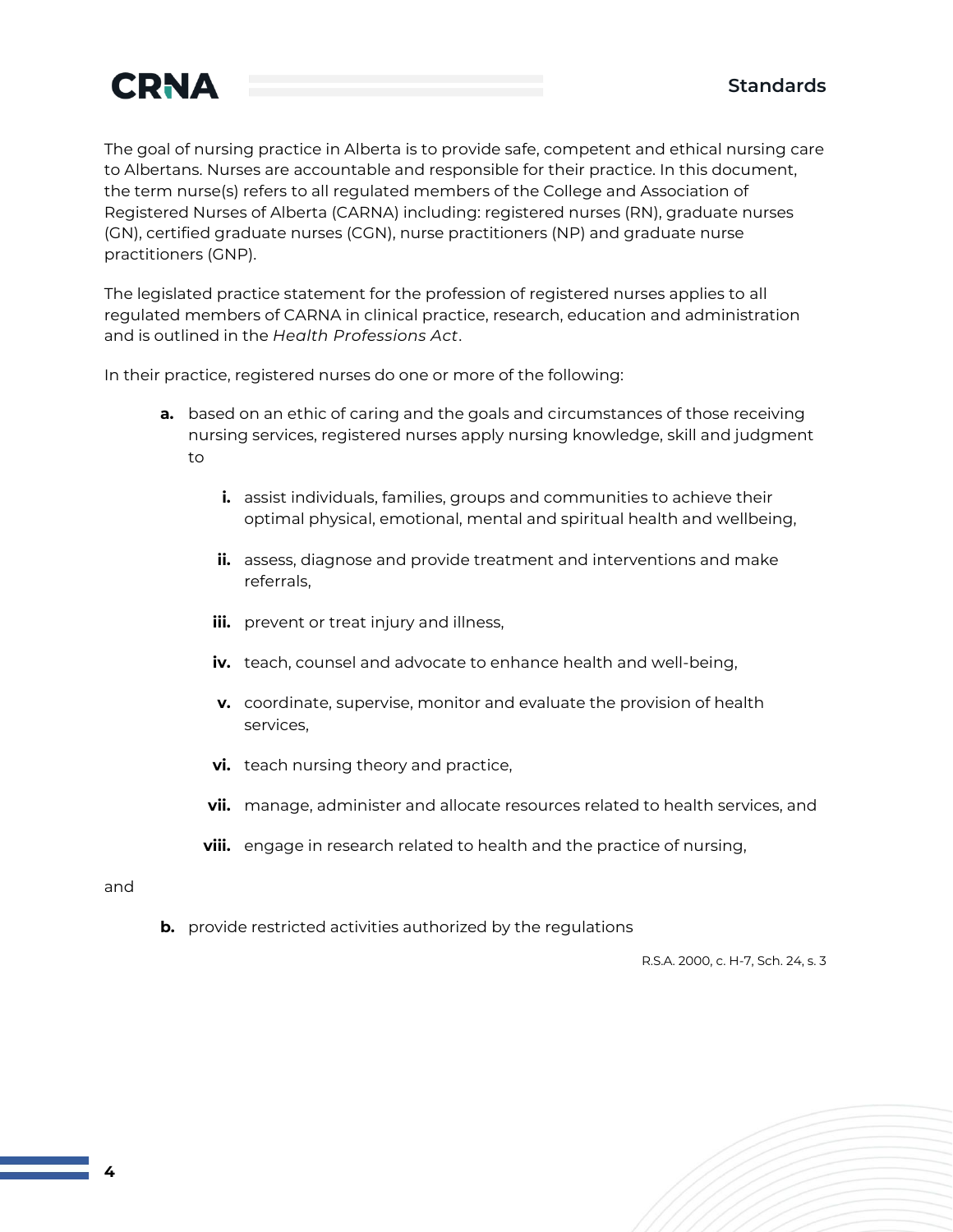Nurses, as professionals, are committed to the development and implementation of practice **STANDARDS<sup>1</sup>** through the ongoing acquisition, critical application and evaluation of relevant knowledge, skills, attitudes and judgment. Standards are foundational to the promotion of safe, competent and ethical nursing practice.

Nursing practice is a synthesis of the interaction among the concepts of person, health, environment and nursing. The practice of individual nurses is determined by the needs and health goals of their **CLIENTS** and is limited by the specific **COMPETENCIES** of the individual nurse to perform the activities necessary for the client population with whom that nurse practices, within applicable legislation and requirements of the employer as described in employer policies. The nursing practice context is any setting where a nurse establishes a **THERAPEUTIC RELATIONSHIP** with a client with the intention of responding to health needs.

## **Nursing – A Self-Regulating Profession**

The establishment of practice standards is a prerequisite for **SELF-REGULATION** of the registered nurse profession. The *Health Professions Act* (R.S.A. 2000, c. H-7) requires that standards of practice and a code of ethics be developed, enforced and maintained by a profession [s. 3(1)(c)] and outlines the process of adoption to be used (s.133). Standards of practice describe the required behaviour of every nurse and are used to evaluate individual performance (Appendix 1). The College and Association of Registered Nurses of Alberta (CARNA) *Practice Standards for Regulated Members* have been developed to

- regulate, guide and provide direction for:
	- o nurses in clinical practice
	- o nurse researchers in identifying and exploring relationships between nursing practice and client care outcomes
	- o nurse administrators to support and facilitate safe, competent and ethical nursing practice within their agencies
	- o nurse educators in setting objectives of educational programs
- promote professional nursing practice
- be used as a legal reference for reasonable and prudent practice
- **·** facilitate evaluation of nursing practice
- enable the client to judge the adequacy of nursing service
- provide a framework for developing specialty nursing standards
- facilitate articulation of the role of nursing within the health-care team

<sup>&</sup>lt;sup>1</sup> Words or phrases in **BOLD CAPITALS** upon first mention are defined in the glossary.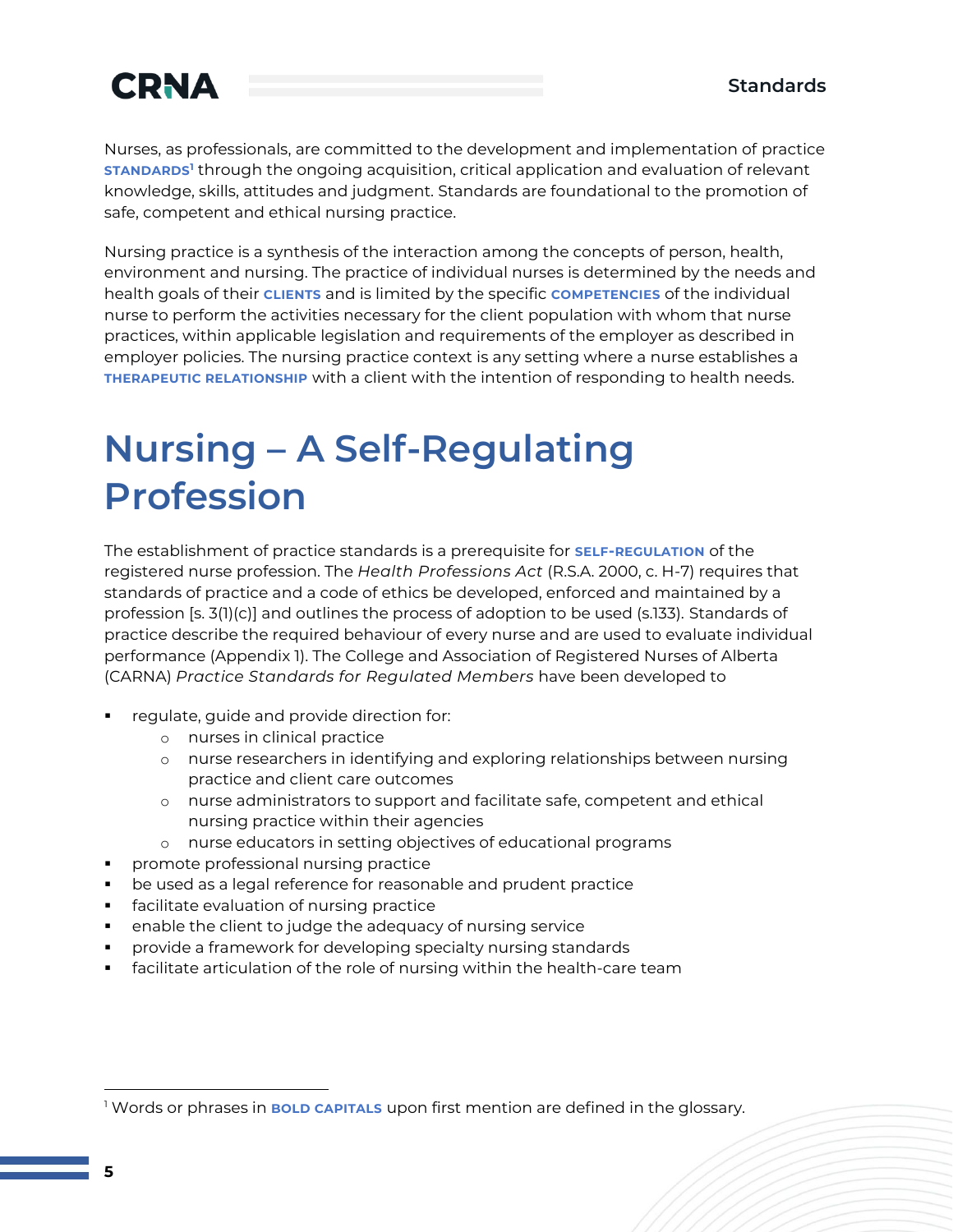### **The Practice Standards for Regulated Members**

- apply at all times to all nurses regardless of role or setting
- assist nurses in decision-making
- outline practice expectations of the profession
- **•** inform the public and others about what they can expect from practicing nurses
- serve as a legal reference for reasonable and prudent practice

Contravention of the *Practice Standards for Regulated Members* may result in a finding of **UNPROFESSIONAL CONDUCT** (Appendix 2) leading to a professional sanction under the *Health Professions Act* (HPA).

The *Practice Standards for Regulated Members* are used by members when annually assessing their nursing practice in order to determine professional development goals to meet **CONTINUING COMPETENCE** program requirements.

**It is the responsibility of all members of CARNA to understand the** *Practice Standards for Regulated Members* **and apply them to their nursing practice, specific to their areas of practice, settings and roles. These standards represent criteria against which the practice of all regulated members will be measured by CARNA, the public, clients, employers, colleagues and themselves. Taken in their entirety, the standards reflect the values of the profession and clarify what CARNA expects of its members.**

Indicators of CARNA Standards:

- illustrate how standards must be met
- are not written in order of importance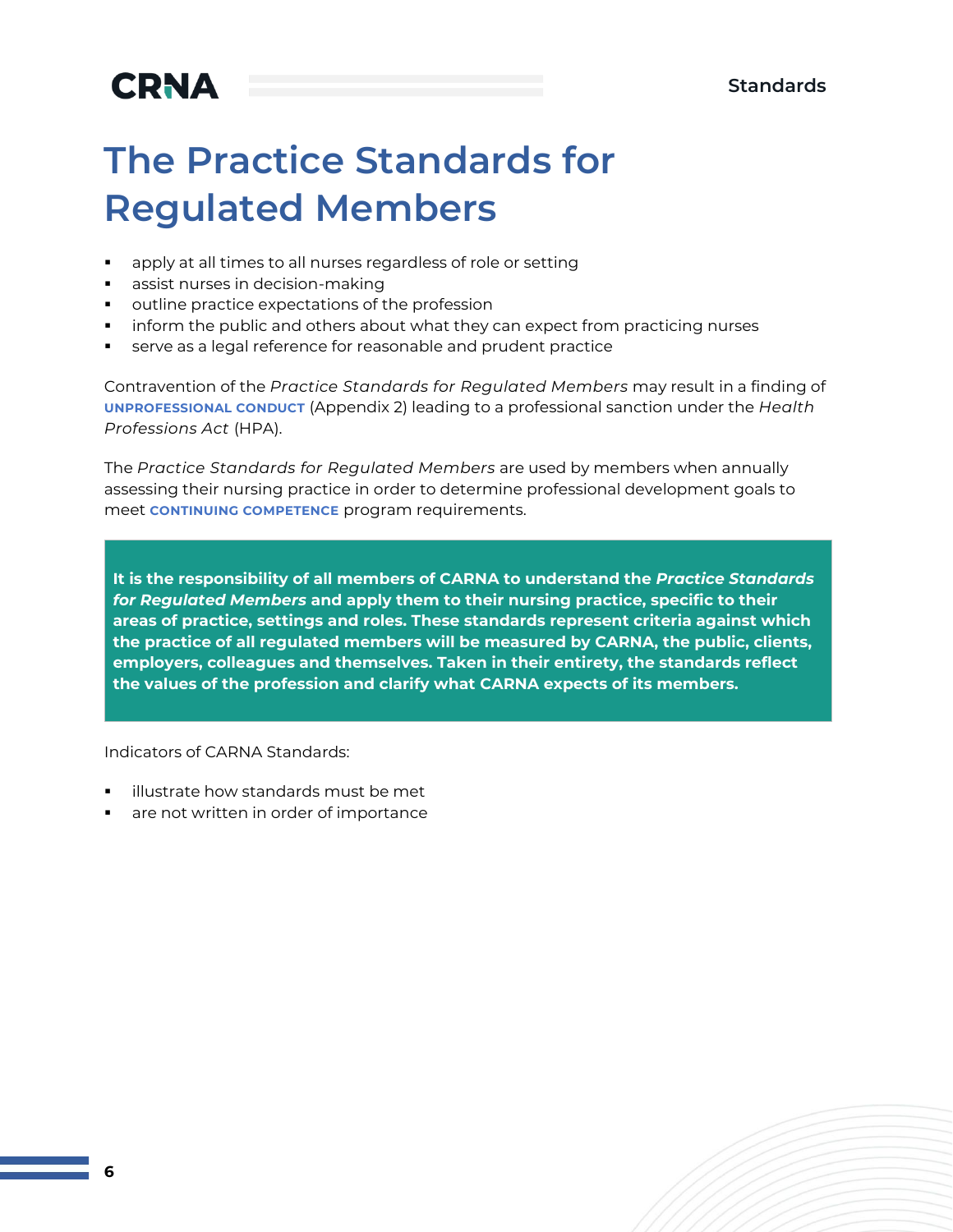# **Standards**

### **Standard 1: Responsibility and Accountability**

The nurse is personally responsible and accountable for their nursing practice and conduct.

#### **Indicators**

- **1.1** The nurse is accountable at all times for their own actions.
- **1.2** The nurse follows current legislation, standards and policies relevant to their practice setting.
- **1.3** The nurse questions policies and procedures inconsistent with therapeutic client outcomes, best practices and safety standards (Appendix 3).
- **1.4** The nurse practices competently.

### **Standard 2: Knowledge-based Practice**

The nurse continually acquires and applies knowledge and skills to provide competent, evidence-informed nursing care and service.

#### **Indicators**

- **2.1** The nurse supports decisions with evidence-based rationale.
- **2.2** The nurse uses appropriate information and resources that enhance client care and the achievement of desired client outcomes.
- **2.3** The nurse uses **CRITICAL INQUIRY** in collecting and interpreting data, planning, implementing and evaluating all aspects of their nursing practice.
- **2.4** The nurse exercises reasonable judgment and sets justifiable priorities in practice.
- **2.5** The nurse documents timely, accurate reports of data collection, interpretation, planning, implementation and evaluation of nursing practice.
- **2.6** The nurse supports, facilitates or participates in research relevant to nursing.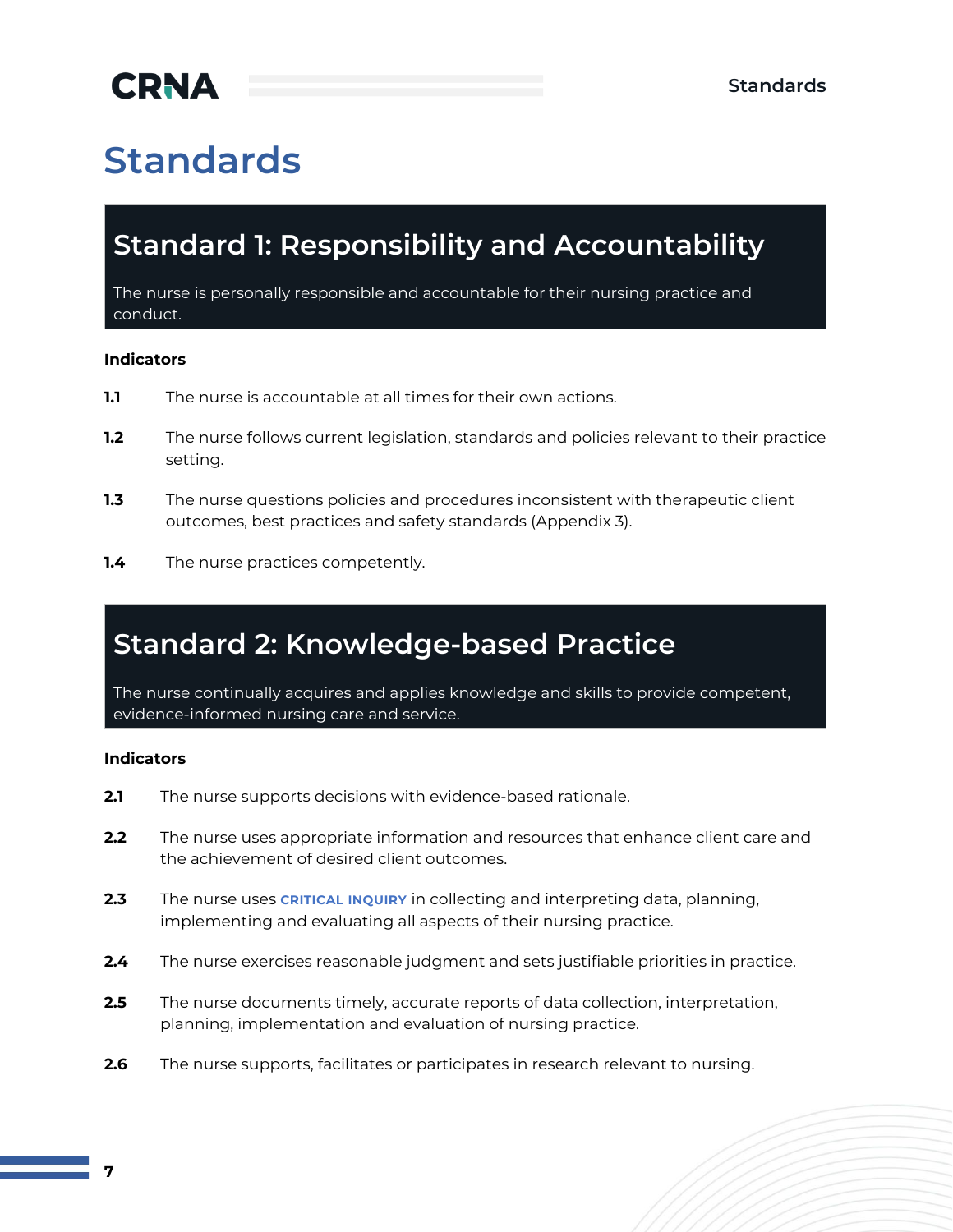

- **2.7** The nurse applies nursing knowledge and skill in providing safe, competent, ethical care and service.
- **2.8** The nurse performs **RESTRICTED ACTIVITIES** authorized under the HPA *Registered Nurses Profession Regulation* that they are competent to perform and that are appropriate to their area of practice.

### **Standard 3: Ethical Practice**

The nurse complies with the *Code of Ethics* adopted by the Council in accordance with Section 133 of HPA and CARNA bylaws (CARNA, 2012).

#### **Indicators**

- **3.1** The nurse practises with honesty, integrity and respect.
- **3.2** The nurse protects and promotes a client's right to autonomy, respect, privacy, dignity and access to information.
- **3.3** The nurse ensures that their relationships with clients are therapeutic and professional.
- **3.4** The nurse communicates effectively and respectfully with clients, significant others and other members of the **HEALTH CARE TEAM** to enhance client care and safety outcomes.
- **3.5** The nurse advocates for and contributes to establishing practice environments that have the organizational and human support systems, and the resource allocations necessary for safe, competent and ethical nursing care (See Appendix 4).
- **3.6** The nurse follows ethical guidelines when engaged in any aspect of the research process.

### **Standard 4: Service to the Public**

The nurse has a duty to provide safe, competent and ethical nursing care and service in the best interest of the public.

#### **Indicators**

**4.1** The nurse coordinates client care activities to promote continuity of **HEALTH SERVICES**.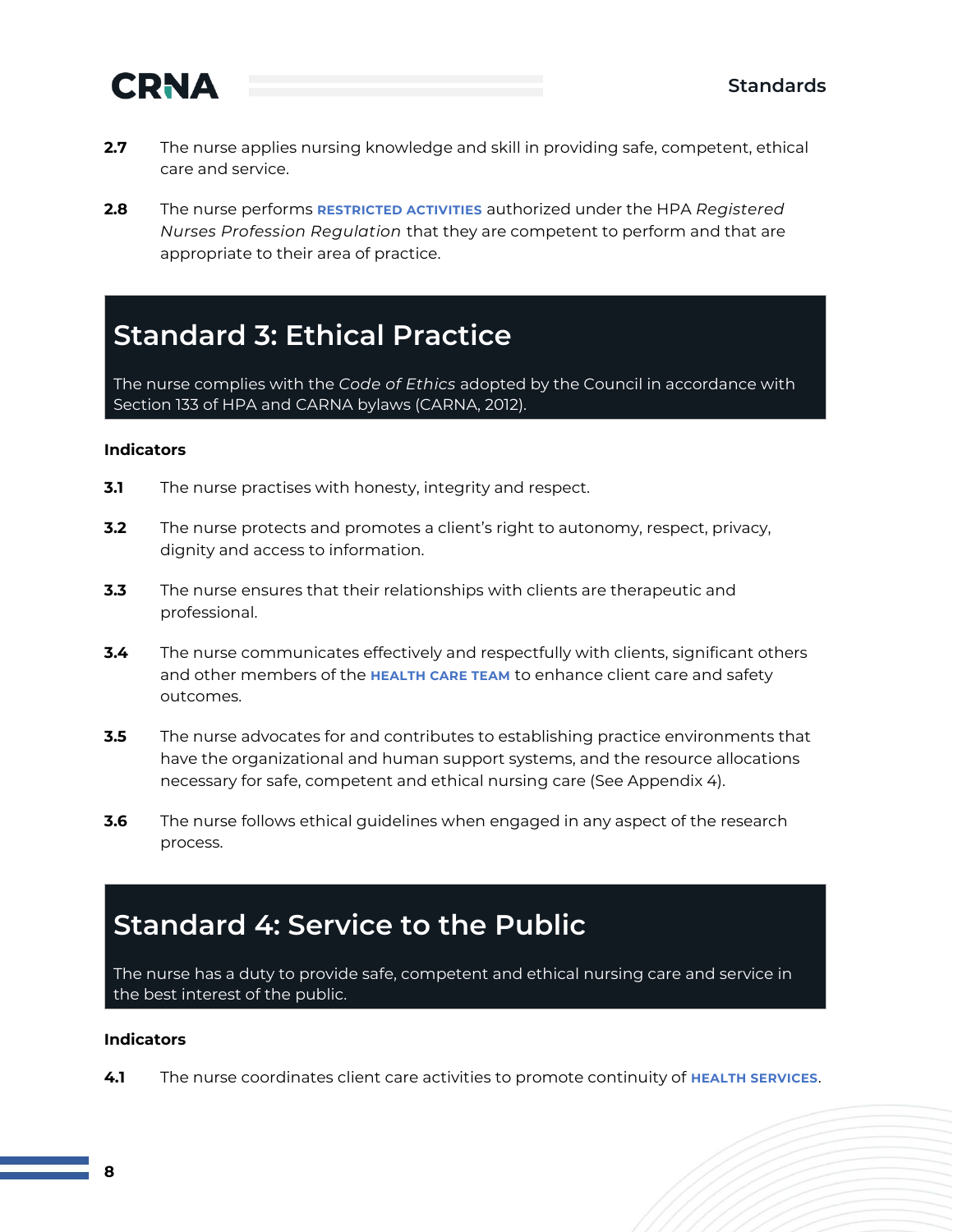

- **4.2** The nurse collaborates with the client, significant others and other members of the health-care team regarding activities of care planning, implementation and evaluation.
- **4.3** The nurse effectively assigns care or nursing service and supervises others when appropriate or required to enhance client outcomes.
- **4.4** The nurse explains nursing care to clients and significant others.
- **4.5** The nurse articulates nursing's contribution to the delivery of health care services.
- **4.6** The nurse participates in **QUALITY IMPROVEMENT** activities.
- **4.7** The nurse integrates infection prevention and control principles, standards and guidelines in providing care and service to protect the health and well-being of clients, staff and the public.

### **Standard 5: Self-Regulation**

The nurse fulfills the professional obligations related to self-regulation.

#### **Indicators**

- **5.1** The nurse maintains current registration.
- **5.2** The nurse follows all current and relevant legislation and regulations.
- **5.3** The nurse follows policies relevant to the profession as described in CARNA standards, guidelines and position statements.
- **5.4** The nurse practices within the legislated scope of practice of the profession.
- **5.5** The nurse practices within their own level of **COMPETENCE.**
- **5.6** The nurse regularly assesses their practice and takes the necessary steps to improve personal competence.
- **5.7** The nurse engages in and supports others in the continuing competence process.
- **5.8** The nurse reports unprofessional conduct to the appropriate person, agency or professional body.
- **5.9** The nurse ensures their **FITNESS TO PRACTICE**.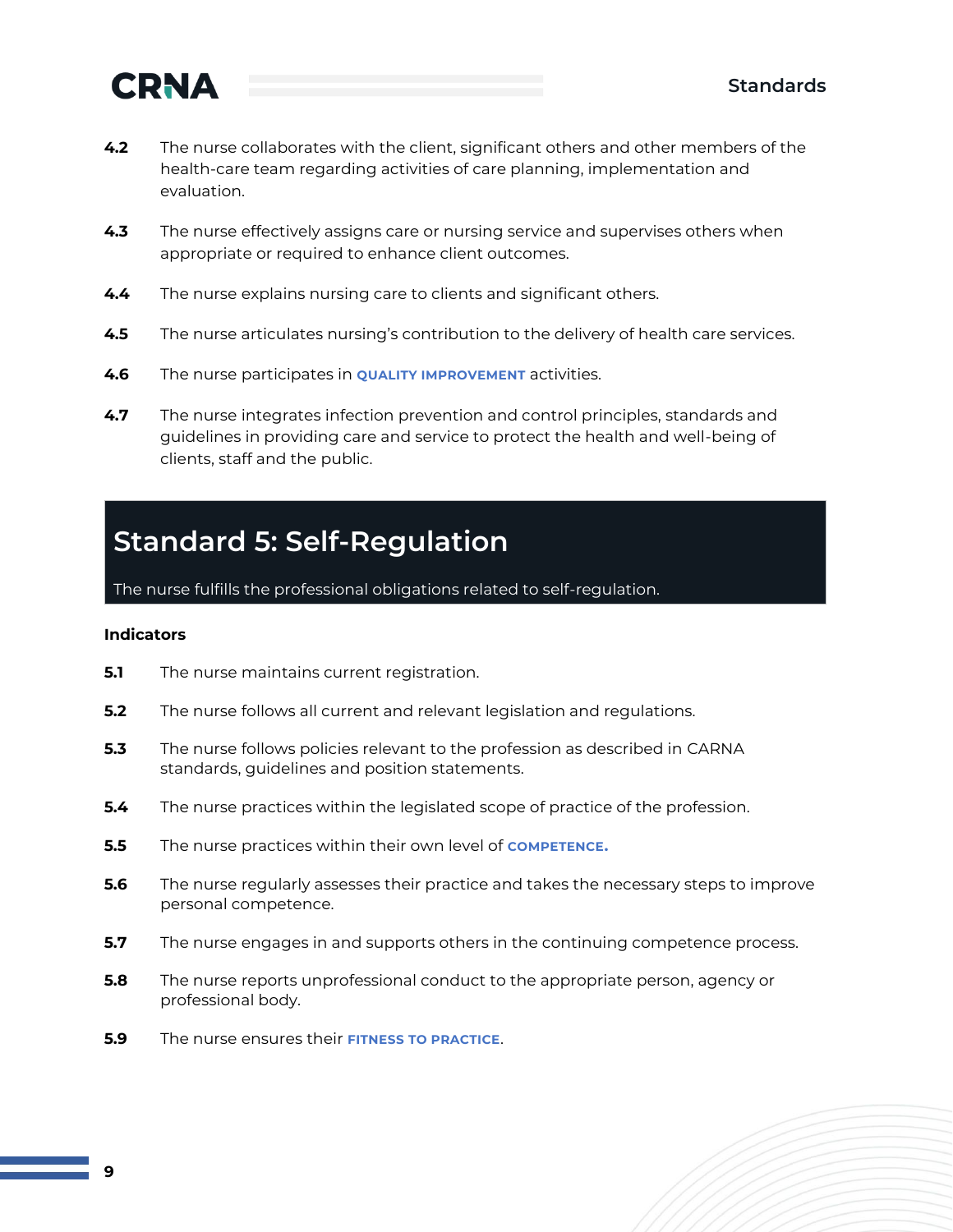### **Glossary**

**ACCOUNTABILITY** – The obligation to answer for the professional, ethical and legal responsibilities of one's activities and duties (Ellis & Hartley, 2009).

**CLIENT(S)** – The term client(s) can refer to patients, residents, families, groups, communities and populations.

**COMPETENCE** – The integrated knowledge, skills, judgment and attributes required of a nurse to practise safely and ethically in a designated role and setting (CARNA, 2011a).

**COMPETENCIES** – The integrated knowledge, skills, abilities and judgment required to practise nursing safely and ethically.

**CONTINUING COMPETENCE** – The ongoing ability of a nurse to integrate and apply the knowledge, skills, judgment and personal attributes required to practise safely and ethically in a designated role and setting. Maintaining this ongoing ability involves a continual process linking the code of ethics, standards of practice and life-long learning. The nurse reflects on his/her practice on an ongoing basis and takes action to continually improve that practice (CNA, 2000).

**CRITICAL INQUIRY** – This term expands on the meaning of critical thinking to encompass critical reflection on actions. Critical inquiry means a process of purposive thinking and reflective reasoning where practitioners examine ideas, assumptions, principles, conclusions, beliefs and actions in the context of nursing practice. The critical inquiry process is associated with a spirit of inquiry, discernment, logical reasoning and application of standards (Brunt, 2005).

**EVIDENCE-INFORMED PRACTICE** – Practice based on successful strategies that improve client outcomes and are derived from a combination of various sources of evidence including client perspectives, research, national guidelines, policies, consensus statements, expert opinion and quality improvement data (CHSRF, 2005).

**FITNESS TO PRACTICE** – All the qualities and capabilities of an individual relevant to his/her capacity to practice as a registered nurse, including but not limited to, freedom from any cognitive, physical, psychological or emotional condition and dependence on alcohol or drugs that impairs his or her ability to practice nursing (CNA, 2008).

**HEALTH CARE TEAM** – A number of health care providers from different disciplines (often including both regulated professionals and unregulated workers) working together to provide care for and with individuals, families, groups, populations or communities (CNA, 2008).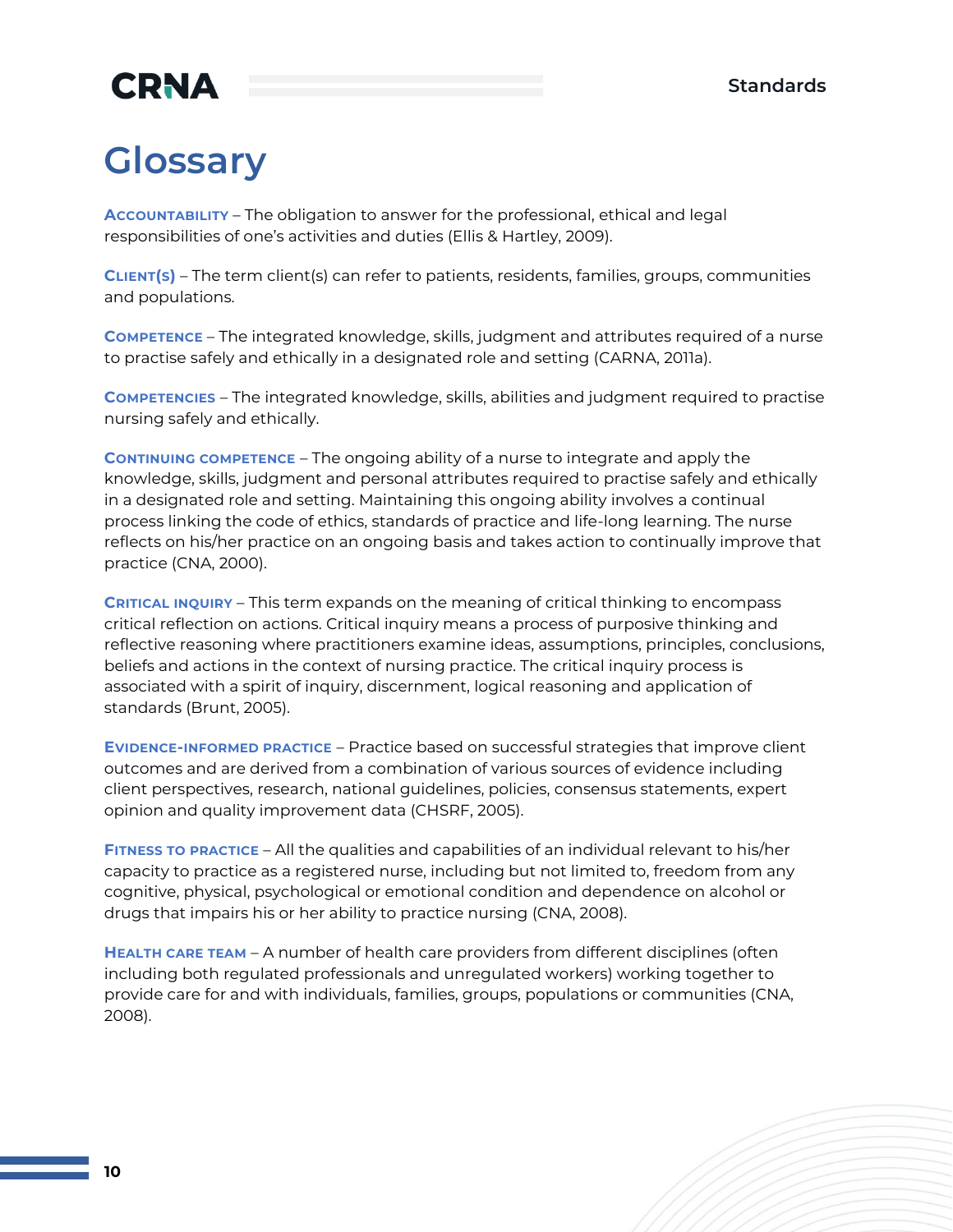



**HEALTH SERVICE** – A service provided to people

- **i.** to protect, promote or maintain their health,
- *ii.* to prevent illness,
- **iii.** to diagnose, treat, rehabilitate, or
- **iv.** to take care of health needs of the ill, disabled, injured or dying

*Health Professions Act*, R.S.A. 2000, c. H-7

**PATIENT SAFETY –** The pursuit of the reduction and mitigation of unsafe acts within the health care system, as well as the use of best practices shown to lead to optimal patient outcomes (Frank & Brien, 2009).

**QUALITY IMPROVEMENT** – A continuous cycle of planning, implementing strategies, evaluating the effectiveness of these strategies, and reflection to see what further improvements can be made. Quality-improvement projects are typically described in terms of the plan-dostudy-act (PDSA) cycle as follows:

- plan the change, based on perceived ability to improve a current process
- do implement the change
- study analyze the results of the change
- act what needs to happen next to continue the improvement process?

Quality-improvement activities require health professionals to collect and analyze data generated by the processes of health care. (WHO, 2011)

**RESTRICTED ACTIVITIES** – High risk activities performed as part of providing a health service that requires specific competencies and skills to be carried out safely. Restricted activities are not linked to any particular health profession and a number of regulated health practitioners may perform a particular restricted activity. Restricted activities authorized for registered nurses are listed in the *Registered Nurses Profession Regulation* (CARNA, 2011b).

**SELF-REGULATION** – Recognizes that a profession is in the best position to determine standards for education and practice and to ensure that these standards are met. Selfregulation safeguards **PATIENT SAFETY** by clearly determining the competencies and qualifications required by individual nurses (CNA, 2007). In Alberta, the privilege of selfregulation of the registered nurse profession is granted to CARNA through the *Health Professions Act* (HPA).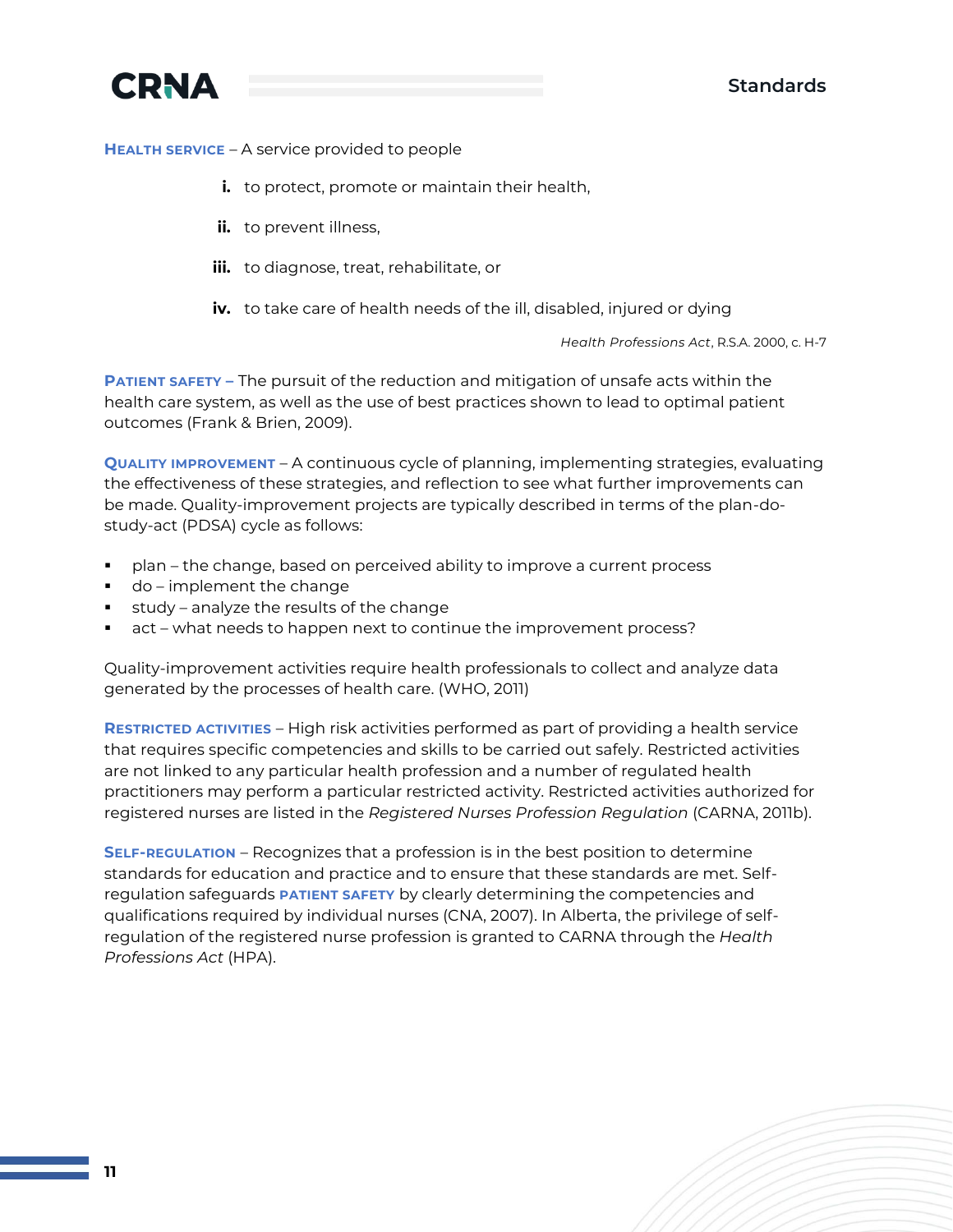

**STANDARD** – An authoritative statement that describes the required behaviour of every nurse and is used to evaluate individual performance (CARNA, 2011a).

**THERAPEUTIC RELATIONSHIP** – A planned, goal directed, interpersonal process occurring between the nurse and client that is established for the advancement of client values, interests, and ultimately, for promotion of client health and well-being.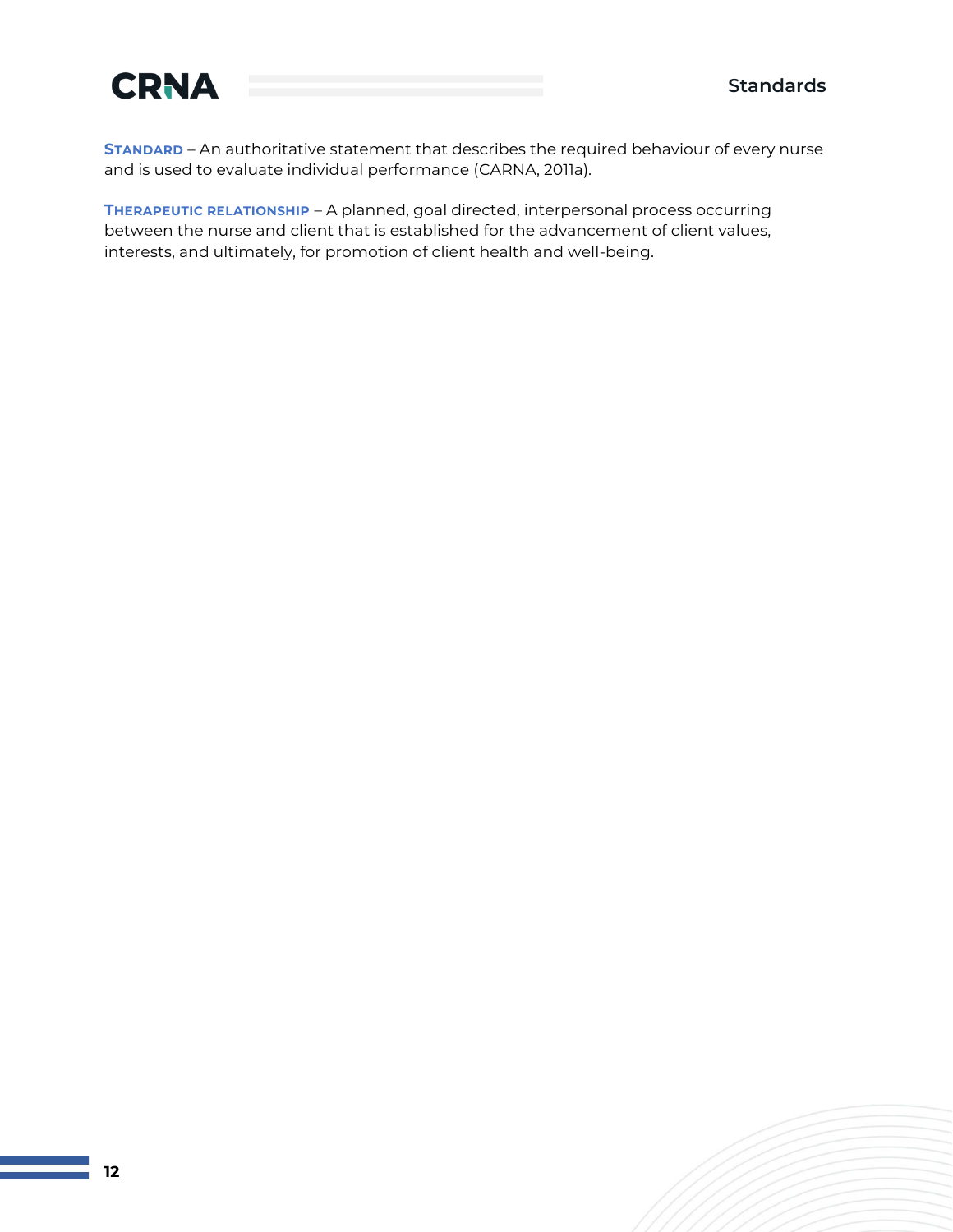### **References**

- Brunt, B. A. (2005). Critical thinking in nursing: An integral review. *The Journal of Continuing Education in Nursing*, *36*(2), 60-67.
- Canadian Health Services Research Foundation. (2005). How CHSRF defines evidence. *Links, 8*(3), 7.
- Canadian Nurses Association. (2000). *A national framework for continuing competence programs for registered nurses*. Ottawa, ON: Author.
- Canadian Nurses Association. (2007, February). Understanding self-regulation. *Nursing Now: Issues and Trends in Canadian Nursing, 21*, 1-5.
- Canadian Nurses Association. (2008). *Code of ethics for registered nurses*. Ottawa, ON: Author.
- Canadian Nurses Association. (2010, January). Ethics, relationships and quality practice environments. *Ethics in practice for registered nurses*. 1-16.
- College and Association of Registered Nurses of Alberta. (2008). *Guidelines for assignment of client care*. Edmonton, AB: Author.
- College and Association of Registered Nurses of Alberta. (2011a). *Nurse practitioner (NP) competencies*. Edmonton, AB: Author.
- College and Association of Registered Nurses of Alberta. (2011b). *Scope of practice for registered nurses*. Edmonton, AB: Author.
- College and Association of Registered Nurses of Alberta. (2012). *Bylaws.* Edmonton, AB: Author.
- Ellis, J.R., & Hartley, C.L. (2009). *Managing and coordinating nursing care* (5th ed.). Philadelphia, PA: Lippincott Williams & Wilkins.
- Frank, J. R., & Brien, S. (Eds.). (2009). *The safety competencies: Enhancing patient safety across the health professions* (1st rev. ed.). Ottawa, ON: Canadian Patient Safety Institute.

*Health Professions Act,* R.S.A. 2000, c. H-7.

*Registered Nurses Profession Regulation,* Alta. Reg. 232/2005.

World Health Organization. (2011). *Patient safety curriculum guide: Multi-professional edition.* Geneva: Author.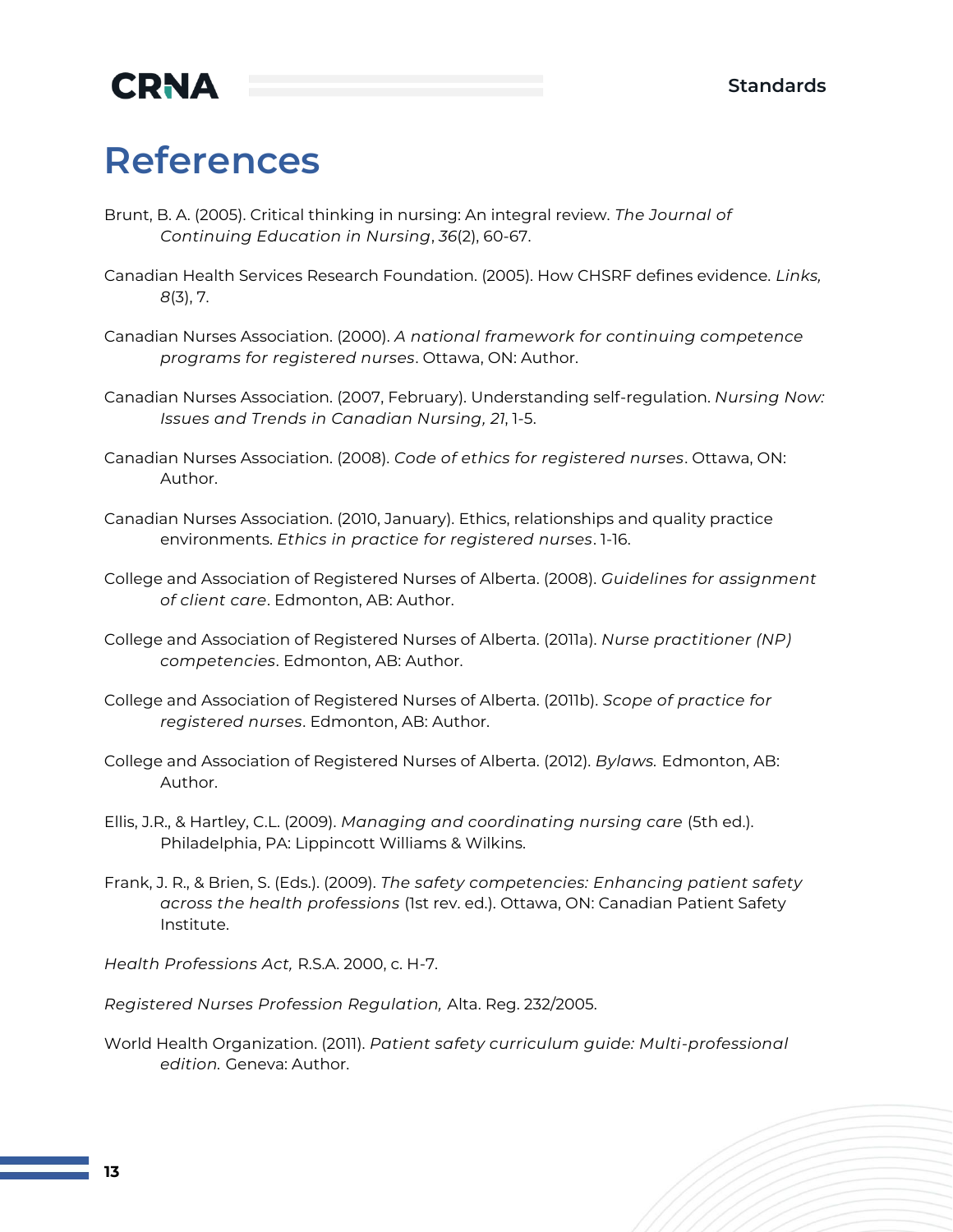## **Appendix 1: Other Standards Documents Published by CARNA**

CARNA has other specific standards to provide direction to nurses in addition to the *Practice Standards for Regulated Members*. These include:

- *Complementary and/or Alternative Therapy and Natural Health Products: Standards for Registered Nurses* – January 2011
- *Documentation Standards for Regulated Members* January 2013
- *Registered Nurses with a Blood-Borne Virus Infection: Standards for Reporting and Guidance for Prevention of Transmission of Infection* – September 2008
- *Privacy and Management of Health Information: Standards for CARNA's Regulated Members* – September 2011
- *Health Professions Act: Standards for Registered Nurses in the Performance of Restricted Activities* – October 2005
- *Decision-Making Standards for Nurses in the Supervision of Health Care Aides -* CARNA, CRPNA, CLPNA – 2010
- *Standards for Supervision of Nursing Students and Undergraduate Nursing Employees Providing Client Care* – October 2005
- *Standard for the Use of the Title "Specialist" in Registered Nurse Practice* March 2006

Current versions of all CARNA standards are available from the CARNA website at: *[www.nurses.ab.ca](http://www.nurses.ab.ca/)*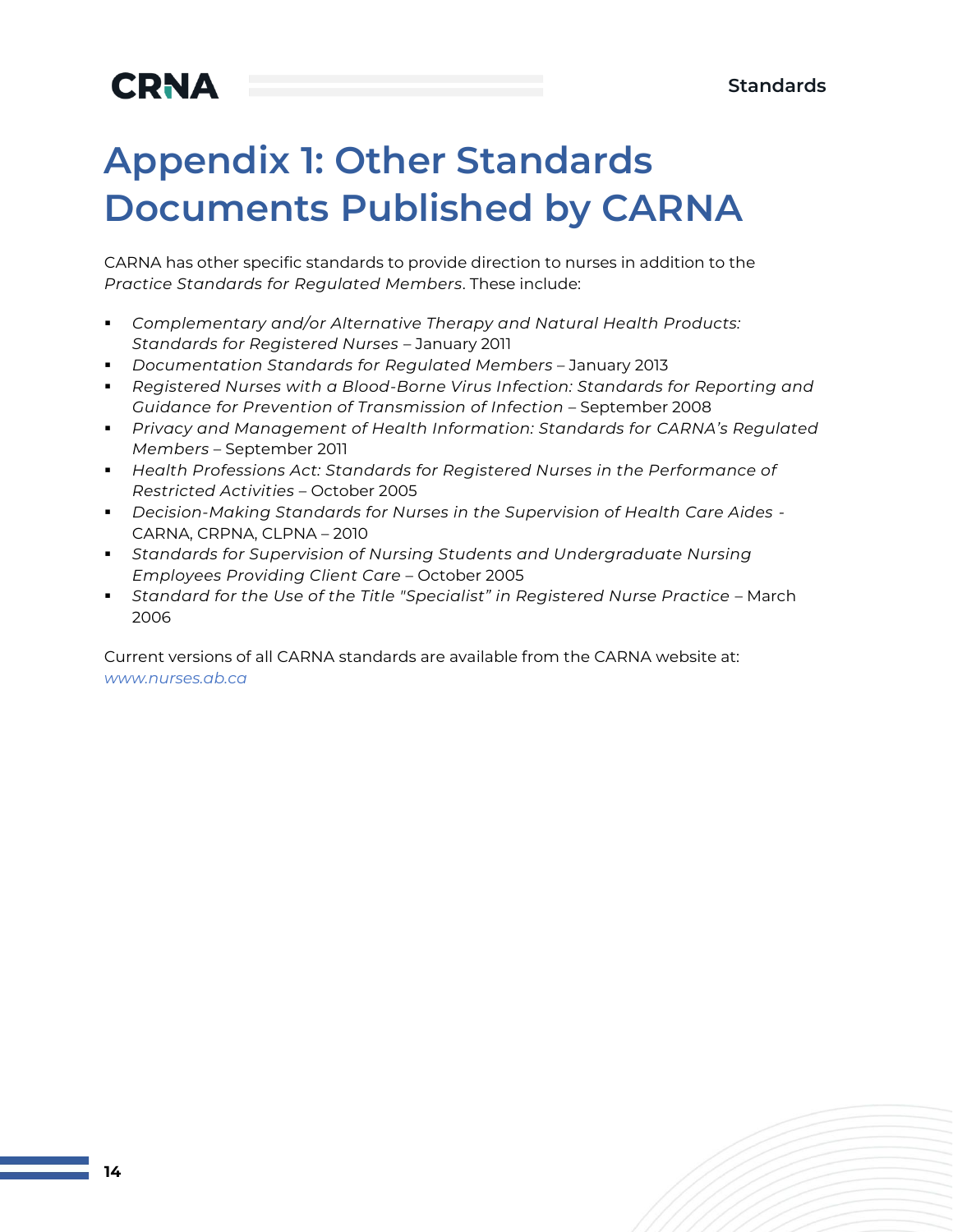# **Appendix 2: Unprofessional Conduct**

#### **Health Professions Act, R.S.A.2000, c. H-7.**

#### **Interpretation**

**1(1)** In this Act

- **pp.** "unprofessional conduct<sup>2</sup>" means one or more of the following, whether or not it is disgraceful or dishonourable:
	- **i.** displaying a lack of knowledge of or lack of skill or judgment in the provision of professional services;
	- **ii.** contravention of this Act, a code of ethics or standards of practice;
	- **iii.** contravention of another enactment that applies to the profession;
	- **iv.** representing or holding out that a person was a regulated member and in good standing while the person's registration or practice permit was suspended or cancelled;
	- **v.** representing or holding out that person's registration or practice permit is not subject to conditions when it is or misrepresenting the conditions;
	- **vi.** failure or refusal
		- **A.** to comply with the requirements of the continuing competence program, or
		- **B.** to co-operate with a competence committee or a person appointed under section 11 undertaking a practice visit;
	- **vi.1.** failure or refusal
		- **A.** to comply with a request of or co-operate with an inspector;
		- **B.** to comply with a direction of the registrar made under section 53.4(3);
	- **vii.** failure or refusal

<sup>&</sup>lt;sup>2</sup> The HPA definition is subject to amendment from time to time. Readers should ensure they consult the current version of the HPA available at: *http://www.qp.alberta.ca/Laws\_Online.cfm*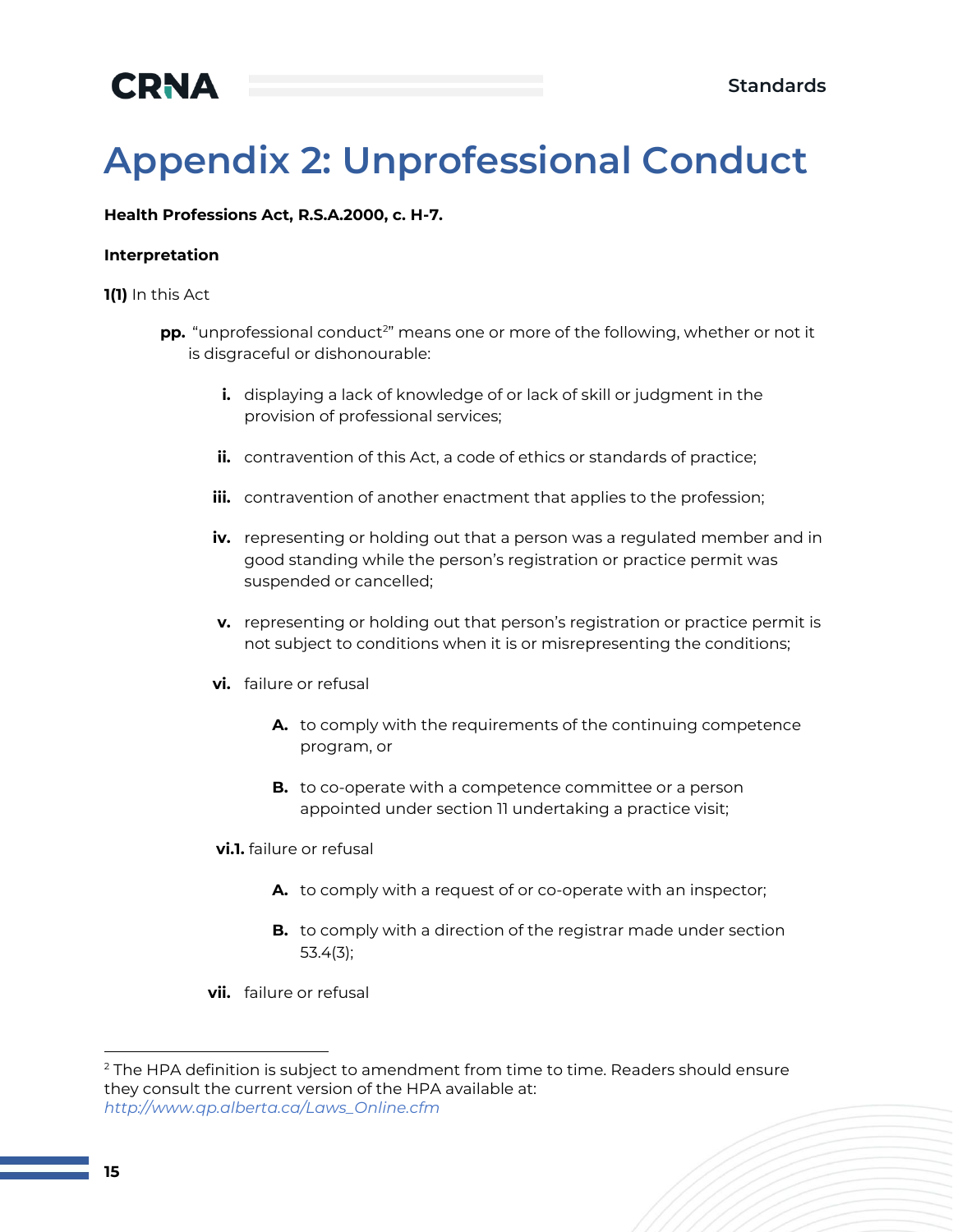

- **A.** to comply with an agreement that is part of a ratified settlement,
- **B.** to comply with a request of or co-operate with an investigator,
- **C.** to undergo an examination under section 118, or
- **D.** to comply with a notice to attend or a notice to produce under Part 4;
- **viii.** contravening an order under Part 4, conditions imposed on a practice permit or a direction under section 118(4);
- **ix.** carrying on the practice of the regulated profession with a person who is contravening section 98 or an order under Part 4 or conditions imposed on a practice permit or a direction under section 118(4);
- **xii.** conduct that harms the integrity of the regulated profession;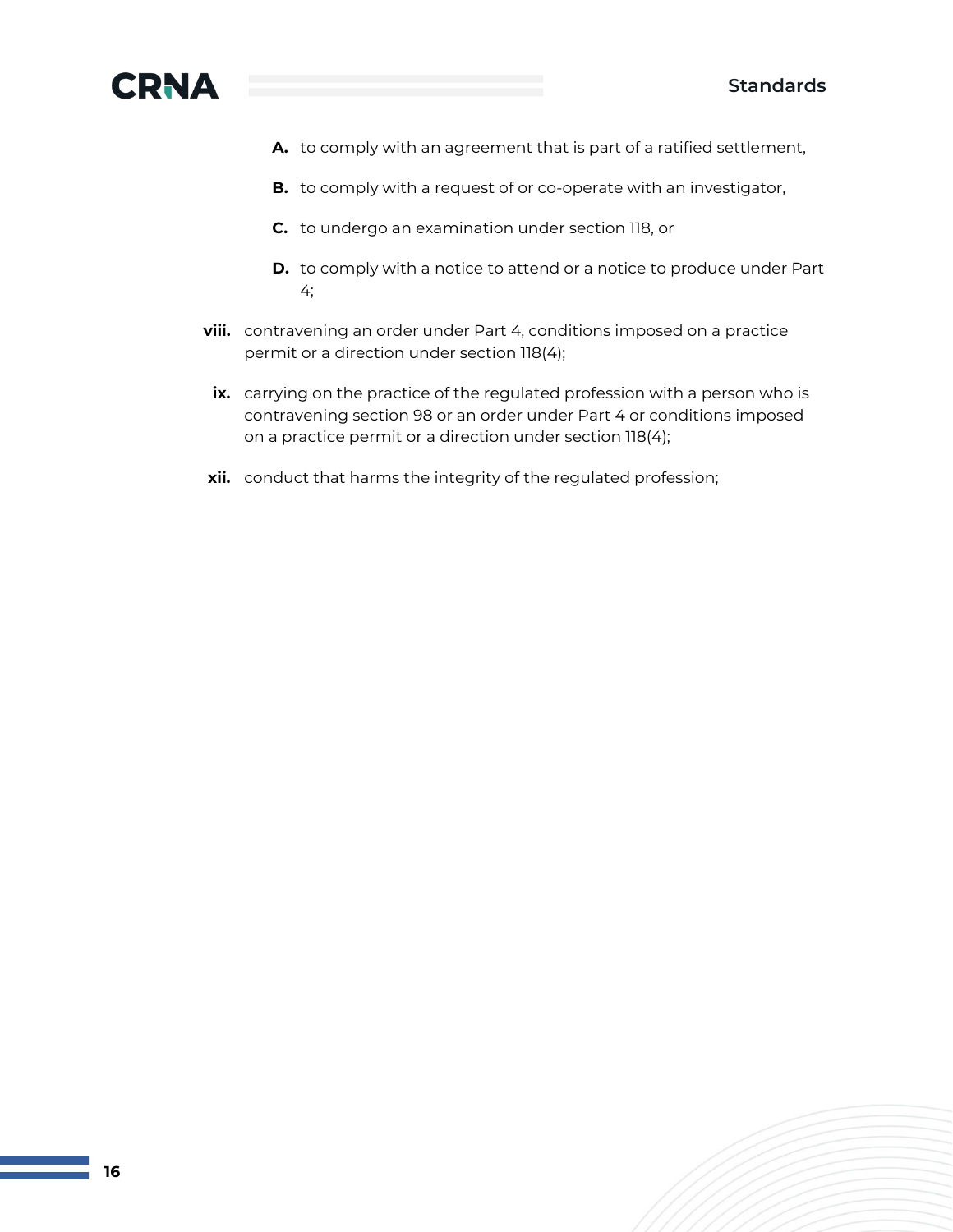## **Appendix 3: Addressing Unsafe Practice Situations**

#### **Why is Safety a Concern for Nurses?**

The goal of nursing practice is to provide safe, competent, ethical nursing care and service to the public. As changes in the health-care system evolve, nurses in all settings and roles face the challenges of reduced staff and budgets, meeting increasingly acute and complex client needs and changing roles and responsibilities of health-care providers.

#### **What is Meant by Unsafe Practice Situations?**

Unsafe practice situations are circumstances in which the obligation of the nurse to provide safe, competent, ethical care and service cannot be fulfilled. An unsafe practice situation can be a result of inadequate staffing, workplace conflict, disruptive behavior, outdated policies and procedures, inappropriate or inadequate supplies and equipment or inappropriate staff mix decisions.

The following process can be used by nurses to address unsafe practice situations:

#### **Step 1: Identify the Problem**

- What is the concern?
- Why is it a concern?
- What are the implications for client outcomes and safety?
- What evidence is there that a problem exists (e.g., incident reports)?
- **EXP** Are other institutions or agencies concerned about this? Why?

#### **Step 2: Assess the Environment**

- Who else is concerned about the problem (e.g., other professionals, the public)?
- How could you work with others in addressing the problem?
- What factors are impacting on the concern (e.g., economic, social, interpersonal, government or regional policy, administrative policy or philosophy, etc.)?
- How are decisions made?
- Who makes decisions?
- What resources do you have?
- Who is the most appropriate person to take the concern to?
- **•** Are there committees in the organization or agency that should address problems of this nature? Are registered nurses on such committees?

#### **Step 3: Document the Problem**

■ State objective facts, dates, times, place, setting, people present.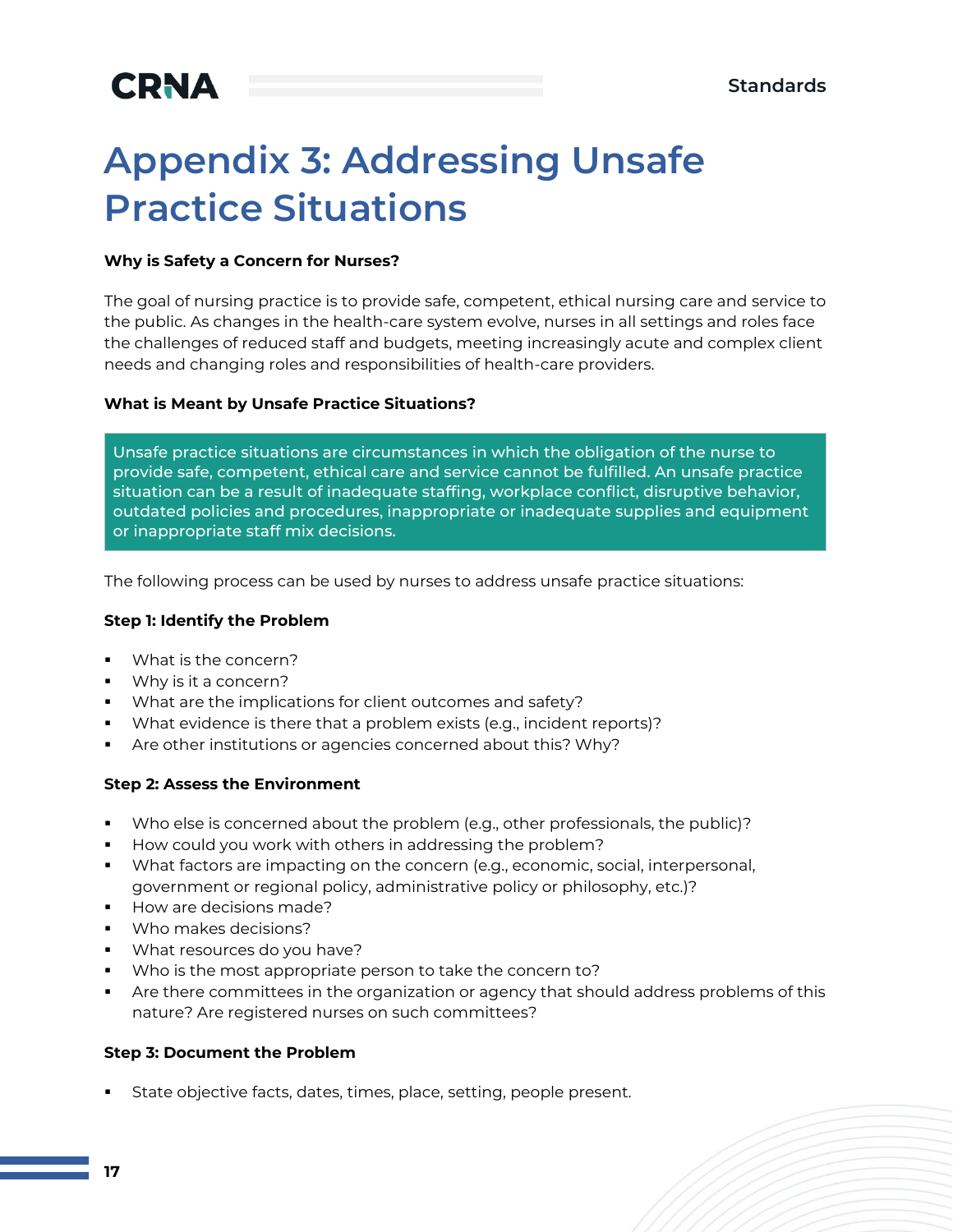

- **•** Provide your professional opinion on the specific outcomes or consequences for the client.
- If the problem is related to a staffing or staff mix concern, CARNA's *Guidelines for Assignment of Client Care* (June 2008) can be used as a framework for identification and documentation of the problem.
- Document the problem when it occurs and keep a copy.
- **•** Document all conversations, meetings, and decisions made in relation to the problem.

Documentation is an essential step in the process of addressing unsafe practice situations. The Canadian Nurses Protective Society can provide information as to the ethical and legal requirements for documentation, particularly when there are liability issues involved. If you are documenting anything that is hearsay or unsubstantiated speculation, note it as such in order that follow-up can occur with the original source.

#### **Step 4: Plan Your Course of Action**

- Gather information and documentation to support your concern and course of action.
- Identify potential strategies to address the problem.
- Analyze the "pros" and "cons" of each strategy.
- Develop a plan of action.
- Work together and distribute the work involved in addressing the concern.

#### **Step 5: Implement and Evaluate Your Plan**

- Decide the most appropriate level at which to address the problem begin with your immediate supervisor and proceed as necessary.
- Evaluate each part of the plan as you implement it.
- Questions to ask:
	- o Is this approach effective why or why not?
	- o Is more information needed?
	- o Are other resources needed?
	- o Do any of the steps of the action plan need to be repeated?

#### **Resources That Can Be Accessed**

- Policies and procedures in the practice setting
- CARNA standards, guidelines and position statements
- **•** CARNA policy and practice consultants, who can help define problems, identify appropriate resources, and support nurses in problem solving (1-800-252-9392)
- Canadian Nurses Protective Society (1-800-267-3390) *[www.cnps.ca](http://www.cnps.ca/)*
- **EXECARNA regional activities and networking.**

#### **When unsafe practice situations arise, you can make a difference. For assistance, contact CARNA.**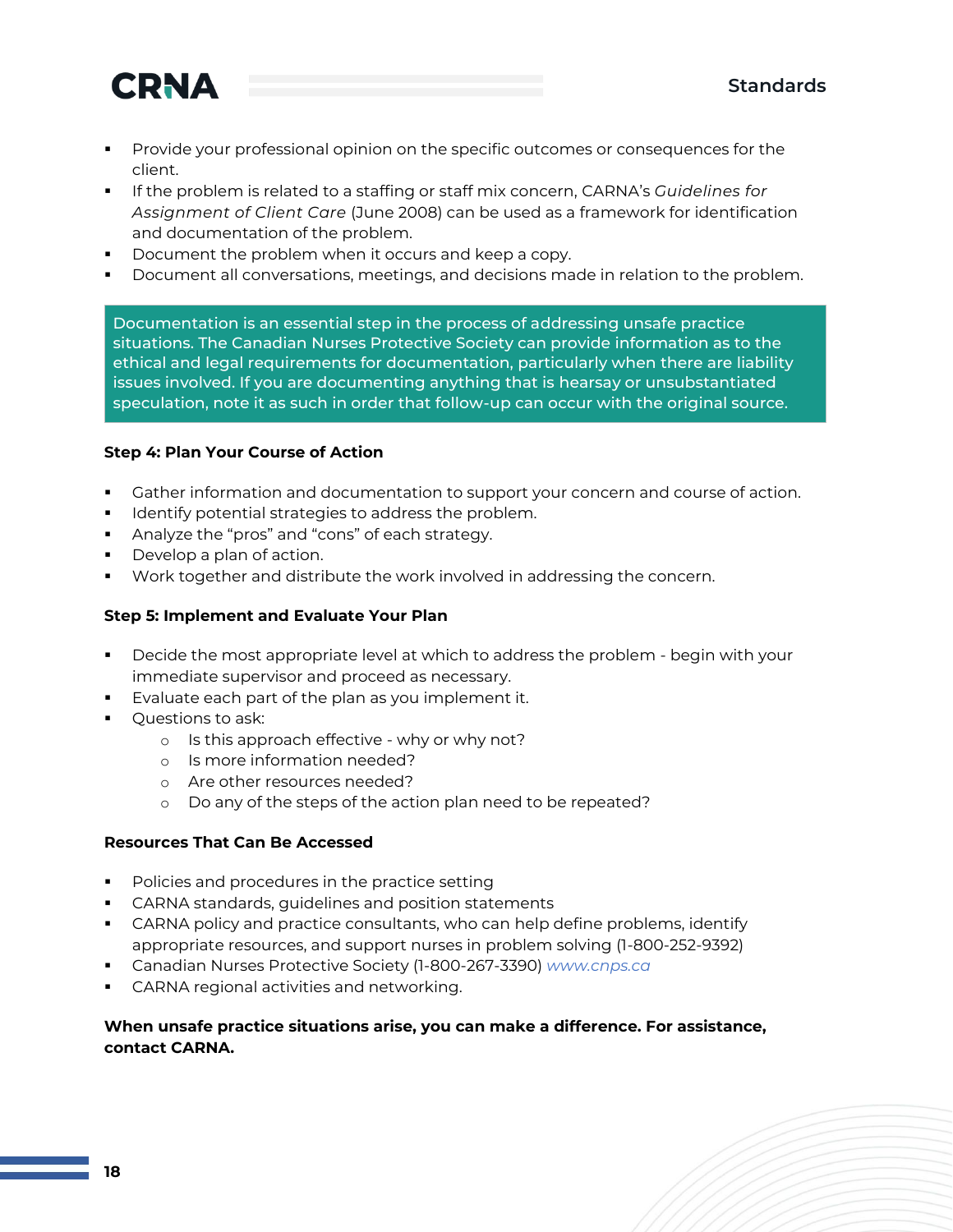## **Appendix 4: Organizational Supports Needed in the Practice Setting**

A quality professional practice environment is an environment that has the organizational and human support allocations necessary for safe, competent and ethical nursing care (CNA 2008, 2010). Such an environment enables nurses to meet the CARNA *Practice Standards for Regulated Members* and maximizes client and health system outcomes. In creating a quality professional practice environment, the following organizational supports have been identified:

#### **1. Service Delivery**

- **1.1** appropriate human resources, in sufficient numbers, for safe client care
- **1.2** appropriate staff mix
- **1.3** available resource people with appropriate expertise for consultation and education
- **1.4** accessible, relevant, current reference materials
- **1.5** quality improvement and risk management program to evaluate and improve quality and appropriateness of nursing service and client outcomes
- **1.6** an environment conducive to the development of therapeutic nurse-client relationships and interdisciplinary collaboration

#### **2. Information Management**

- **2.1** accessible and retrievable client data
- **2.2** confidentiality of documentation
- **2.3** protocols for the collection and preservation of nursing data within the health record system
- **2.4** current standardized guidelines for documentation of nursing service
- **2.5** coordination and integration of data recorded by health team members
- **2.6** health-care data that can be shared by health team members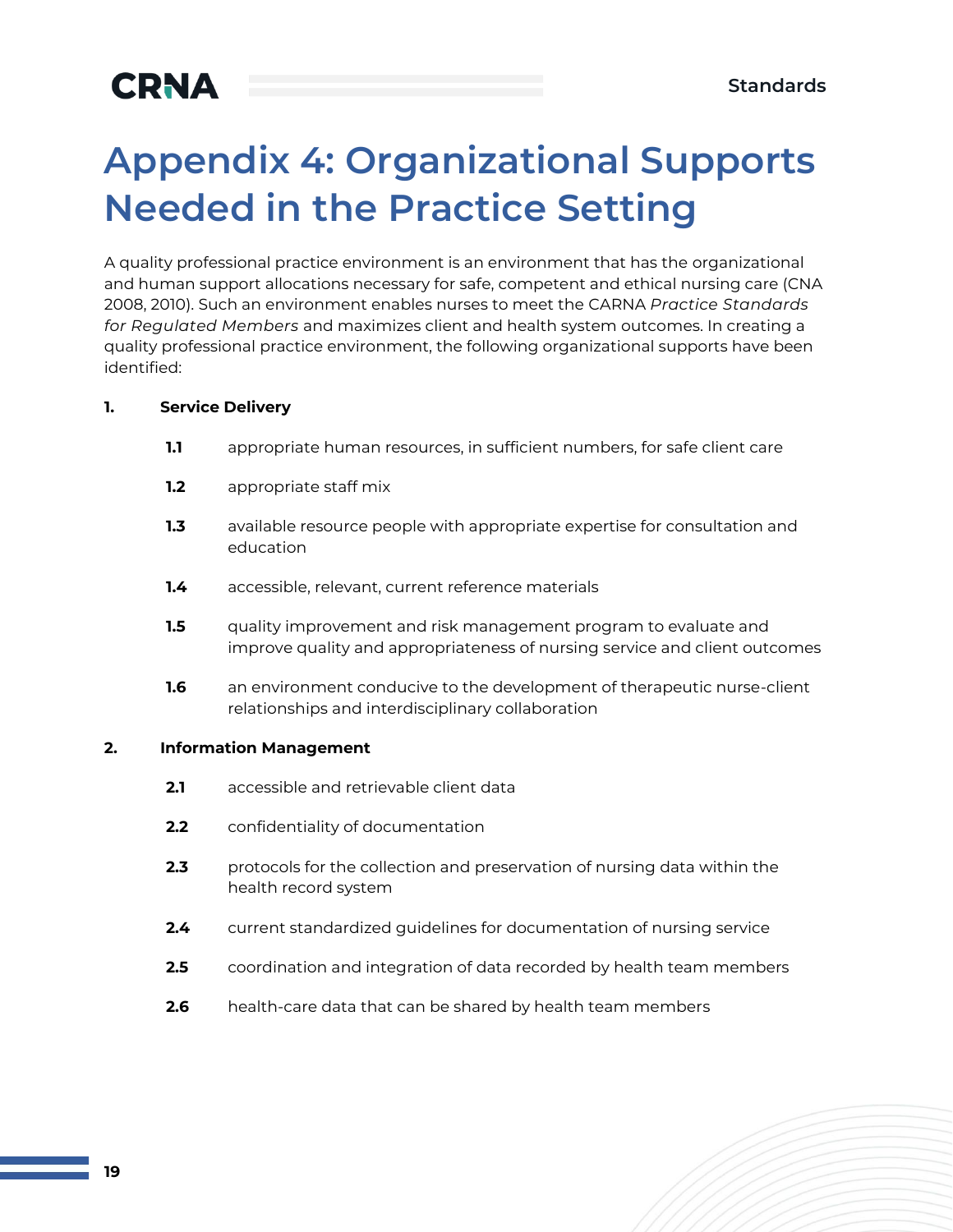

#### **3. Communication**

- **3.1** coordination and communication among health team members, clients and other agencies
- **3.2** appropriate information and communication technologies
- **3.3** conflict resolution mechanisms
- **3.4** a quality professional practice environment that facilitates collegiality, mutual trust, respect, encouragement and support

#### **4. Facilities and Equipment**

- **4.1** sufficient equipment and supplies that meet client and staff needs
- **4.2** appropriate equipment, supplies, and materials that are accessible and operational

#### **5. Nursing Leadership**

- **5.1** a statement of philosophy of nursing
- **5.2** an accessible, current, written outline of the organizational structure
- **5.3** a written description of nursing responsibilities
- **5.4** written policies and procedures that are relevant, accessible and based on current evidence
- **5.5** nurse participation in decision-making at all levels of the organization
- **5.6** a safe environment for clients and staff

#### **6. Professional Development**

- **6.1** continuing education specific to the role/position
- **6.2** learning experiences and opportunities that promote nursing practice and professional growth
- **6.3** regular performance appraisal process